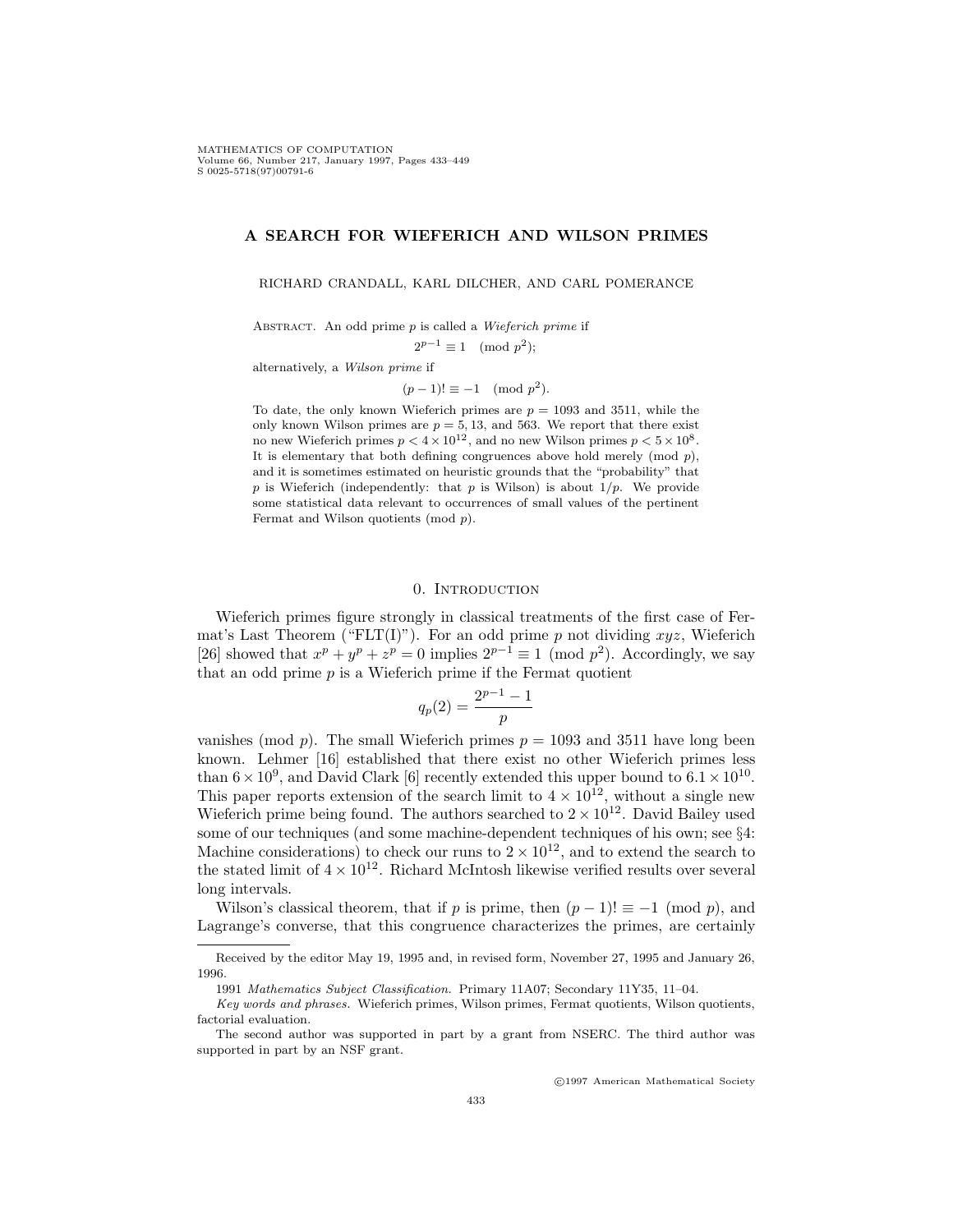elegant as a definitive primality test, but are also certainly difficult to render practical. Even in the domain of factoring, if arbitrary  $M!$  (mod  $N$ ) were sufficiently easy to evaluate, one would be able to take the GCD of such factorials with N routinely to produce factors of N. One therefore expects factorial evaluation to be problematic. But their difficulty is not the only interesting aspect of factorial evaluations. Indeed,  $FLT(I)$  results can be cast in terms of certain binomial coefficients and the Wilson quotients

$$
w_p := \frac{(p-1)!+1}{p}
$$

(E. Lehmer  $[17]$ ) whose vanishing  $(mod p)$  signifies the Wilson primes.

Though our Wieferich search involved successive refinements of one basic algorithm, namely the standard binary powering ladder, we found that many fascinating and disparate options abound for the factorial evaluation. What might be called the "straightforward" approach to a Wilson search is simply to accumulate the relevant product: set  $s = 1$ , then for  $n = 2$  through  $p - 1$ , accumulate  $s := s * n$ (mod  $p^2$ ). This straightforward approach turns out to admit of dramatic enhancements. By careful selection and testing amongst a wide range of options, we were able to extend W. Keller's search limit of  $3 \times 10^6$  (see Ribenboim [22]), and a limit by Gonter and Kundert [13] of  $1.88 \times 10^7$ . Our conclusion is: save  $p = 5, 13$ , and 563 there are no Wilson primes less than  $5 \times 10^8$ . Again, Richard McIntosh verified our results in various disjoint regions below our search limit.

# 1. Wieferich primes

Note the following amusing numerological observation: if the positions of all the ones in the binary representation of  $p$  lie in arithmetic progression, then  $p$  cannot be a Wieferich prime. (To see this, note that if  $p = 1 + 2^k + \cdots + 2^{(t-1)k} =$  $(2^{kt} - 1)/(2^{k} - 1)$ , then the exponent that 2 belongs to modulo p is kt, so kt divides  $p-1$ . Raising  $2^{kt} = 1 + p(2^k - 1)$  to the  $(p-1)/(kt)$  power, we see that  $2^{p-1} \equiv 1 + p(2^k - 1)(p - 1)/(kt) \not\equiv 1 \pmod{p^2}$ . Thus the set of Wieferich primes cannot contain Fermat primes  $(p = 10 \dots 01$  (binary)) or Mersenne primes  $(p = 11 \dots 11 \text{ (binary)})$  or primes such as

#### p = 1000000100000010000001000000100000010000001 (binary)

(see also Ribenboim [21, p.154]). But such special forms are rare indeed, hardly affecting any exhaustive search for Wieferich primes. Generally speaking, there is no known way to resolve  $2^{p-1}$  (mod  $p^2$ ), other than through explicit powering computations. Let us denote a "straightforward" Wieferich search scheme as one in which a standard binary power ladder is employed, with all arithmetic done in standard high-precision fashion (mod  $p^2$ ), meaning in particular that standard long division (by  $p^2$ ) is employed for the mod operations. In this straightforward scheme, intermediate integer results would at times be nearly as large as  $p<sup>4</sup>$ , always to be reduced, of course,  $(\text{mod } p^2)$ . Beyond this straightforward scheme there exist various enhancements, to which we next turn.

The first enhancement we employed has been used by previous investigators (Lehmer [16], Montgomery [19]). This enhancement is useful if the low-level multiplication in the computing machinery cannot handle products of magnitude  $p^4$ . The idea is to invoke base- $p$  representations and thereby "split" the multiplication of two numbers (mod  $p^2$ ). Let any  $x = a + bp \pmod{p^2}$  be represented by  $\{a, b\}$ ,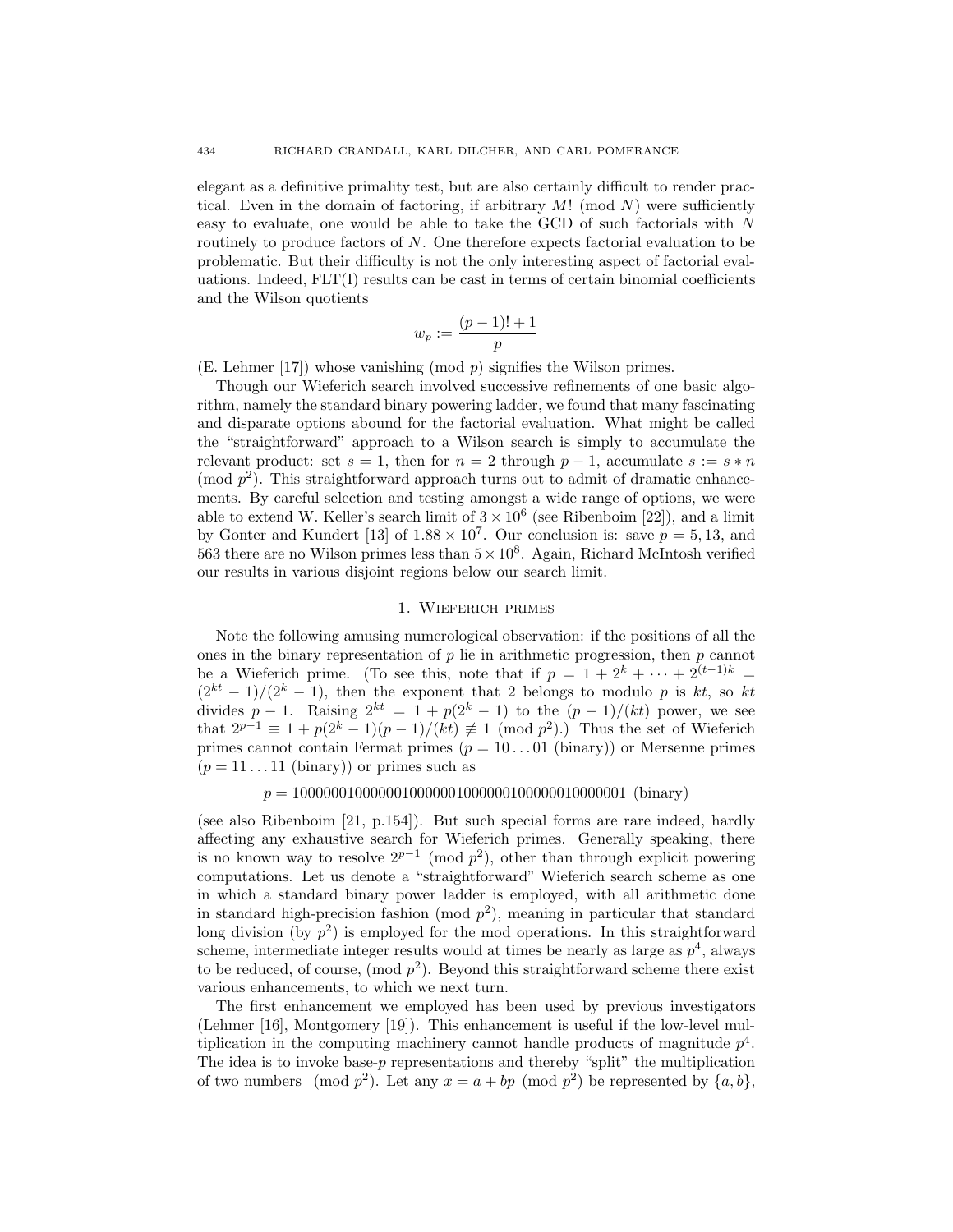with both  $a, b$  always reduced (mod  $p$ ). Then the requisite doubling and squaring operations within a standard powering ladder may use the following formulae. We use the operation " $\mathcal{C}_p$ " to denote modular reduction to a residue between 0 and  $p-1$  inclusive, and [ ] to denote greatest integer part:

(1.1) 
$$
2x = \{(2a)\%p, (2b + [(2a)/p])\%p\},\newline x^2 = \{(a^2)\%p, (2ab + [a^2/p])\%p\}.
$$

For primes  $p \approx 10^{12}$ , our machinery benefitted considerably from this base-p method. On some machines, in fact, the base- $p$  scheme (1.1) is about twice as fast as the straightforward scheme.

A second, and in practice a telling enhancement, is to invoke what we shall call "steady-state" division. In this technique, which exploits the fact that a denominator (for example p or  $p^2$ ) is fixed, a divide operation can be performed in roughly the same time as a single multiply. The basic idea is described with respect to large-integer arithmetic in [8], and was noticed within a floating-point scenario by Montgomery  $[19]$ . To divide by some N repeatedly, one computes and stores a fixed "reciprocal" of  $N$ , then uses this systematically to resolve arbitrary values of [x/N]. Choose some integer s such that  $2^s > N^2$ . Then consider, for arbitrary  $0 \leq x \leq N^2$ , the quantity

$$
\left[\frac{\left[\frac{2^s}{N}\right]x}{2^s}\right] = \left[\frac{\left(\frac{2^s}{N} - \theta\right)x}{2^s}\right] = \left[\frac{x}{N} - \frac{x\theta}{2^s}\right],
$$

where  $0 \le \theta < 1$ . Clearly, the far right-hand side is either  $[x/N]$  or  $[x/N] - 1$ . The point is, for given N the "reciprocal"  $[2<sup>s</sup>/N]$  need be computed only once. And once it is computed, the far left-hand side may be evaluated with a single multiplication and a shift. Let " $>> s$ " denote a right-binary-shift by s bits. We express the steady-state division arithmetic in the following way:

**Theorem 1.** Let  $0 \le x \le N^2$ , and let  $r = [2^s/N]$ , where  $2^s > N^2$ . Then  $[x/N]$  is either  $(rx) >> s \text{ or } ((rx) >> s) + 1.$ 

Armed with the base-p arithmetic of  $(1.1)$  and with Theorem 1, we may now exhibit an efficient pseudocode sequence for the squaring of a representation  $x =$  ${a,b}$ :

(1.2)

(\* Assume  $r = [2<sup>s</sup>/p], 2<sup>s</sup> > p<sup>2</sup>$ , has been computed once for given  $p.$  \*)  $b := b * a;$  $c := (b * r) >> s;$  $b := b - p * c;$ if  $(b \ge p)$   $b := b - p$ ;  $a := a * a;$  $d := (a * r) >> s;$  $a := a - p * d;$ if  $(a >= p)$  {  $a := a - p;$  $d := d + 1$ ; }  $b := c + c + d;$ while  $(b \geq p)$   $b := b - p$ ;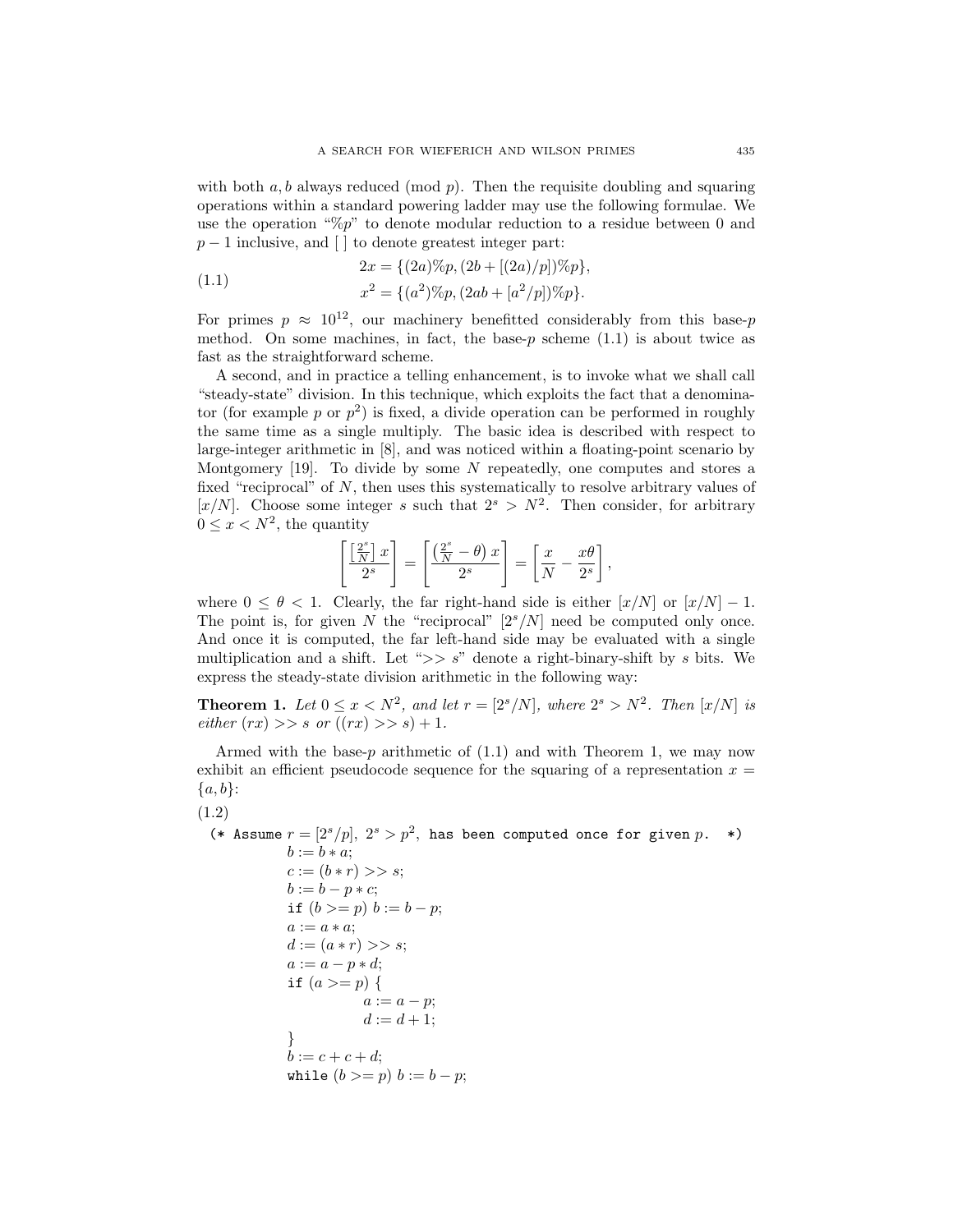After this pseudocode sequence, the pair  $a, b$  has become in-place its correct, modulo-reduced base- $p$  square. Note that there are no explicit divisions and there are six multiplies, though two of the multiplies involve multiplication of the reciprocal r, which is the size of p, by a number the size of  $p^2$ . Again, the magnitude of the speed advantage of (1.2) over a straightforward scheme is machine-dependent.

A third enhancement runs as follows. In Theorem 1, the term  $(rx) \geq s$  can be obtained using a nonstandard multiplication loop. Observe that, though  $x$  will be the size of  $N^2$  (the steady-state denominator) and r the size of N, a count of s bits will be lost after the right-shift. This means that in the "grammarschool parallelogram" generated during long multiplication, many of the entries are meaningless, because they will be shifted into oblivion. By intervening in a detailed manner into the usual long multiplication loop, the value  $(rx) >> s$  can be obtained in about half the time it takes to multiply two integers the size of N. We achieved in this way a complete base- $p$  square-and-mod sequence of the form  $(1.2)$ , that requires about five (size of p) multiply times.

The cumulative advantage of all these various enhancements, compared to the straigthtforward scheme and depending, of course, on the computing machinery used, was typically an order of magnitude in speed increase. Some timing details are given in §4.

The nature of the powering ladder arithmetic is not the only issue, because one wishes to test only actual primes p. The tempting Fermat test, that is whether  $2^{p-1} \equiv 1 \pmod{p}$ , is generally wasteful for a Wieferich search. For one thing, one may as well always do the  $\pmod{p^2}$  arithmetic, which of course contains the Fermat test. We found the most efficient scheme for isolation of testable primes to be an incremental sieve of Eratosthenes. If we are interested in all primes  $p < L$ , we segment all integers less than L into blocks of common size B, say  $B = 10^6$ . we segment an integers less than L into blocks of common size  $B$ , say  $B = 10^{\circ}$ .<br>Then each new block is sieved completely, by all primes  $\langle \sqrt{L}$ , so that only primes remain within that block. At any time only one block equivalent of memory is involved, because for the current block we can quickly compute the sieving offsets for each sieving prime, then sieve rapidly. Our overall algorithm for the Wieferich prime search can be described thus:

# Algorithm for Wieferich prime search

- 1) For search limit L, store all primes less than  $\sqrt{L}$ .
- 2) For each successive block of length B,
	- 3) Sieve out, using the stored primes, all composites from the current block,
	- 4) For each remaining prime p in the block,
		- 5) Choose  $s > 2 \log_2 p$ , and compute the "reciprocal"  $r = \left[\frac{2^s}{p}\right]$ ,
		- 6) Starting with representation  $\{2,0\}$  in a binary powering ladder, use possible machine-dependent enhancements (such as (1.1), (1.2), Theorem 1) to obtain a final base-p form  $2^{(p-1)/2} \pmod{p^2} = \{C, D\}.$
		- 7) If C is neither 1 nor  $p-1$ , exit with fatal error. Otherwise, report any desired D-values. A Wieferich prime must have  $\{C, D\} = \{1, 0\}$ or  $\{p-1, p-1\}.$

In this way we eventually recorded all instances of

$$
2^{(p-1)/2} \equiv \pm 1 + Ap \pmod{p^2},
$$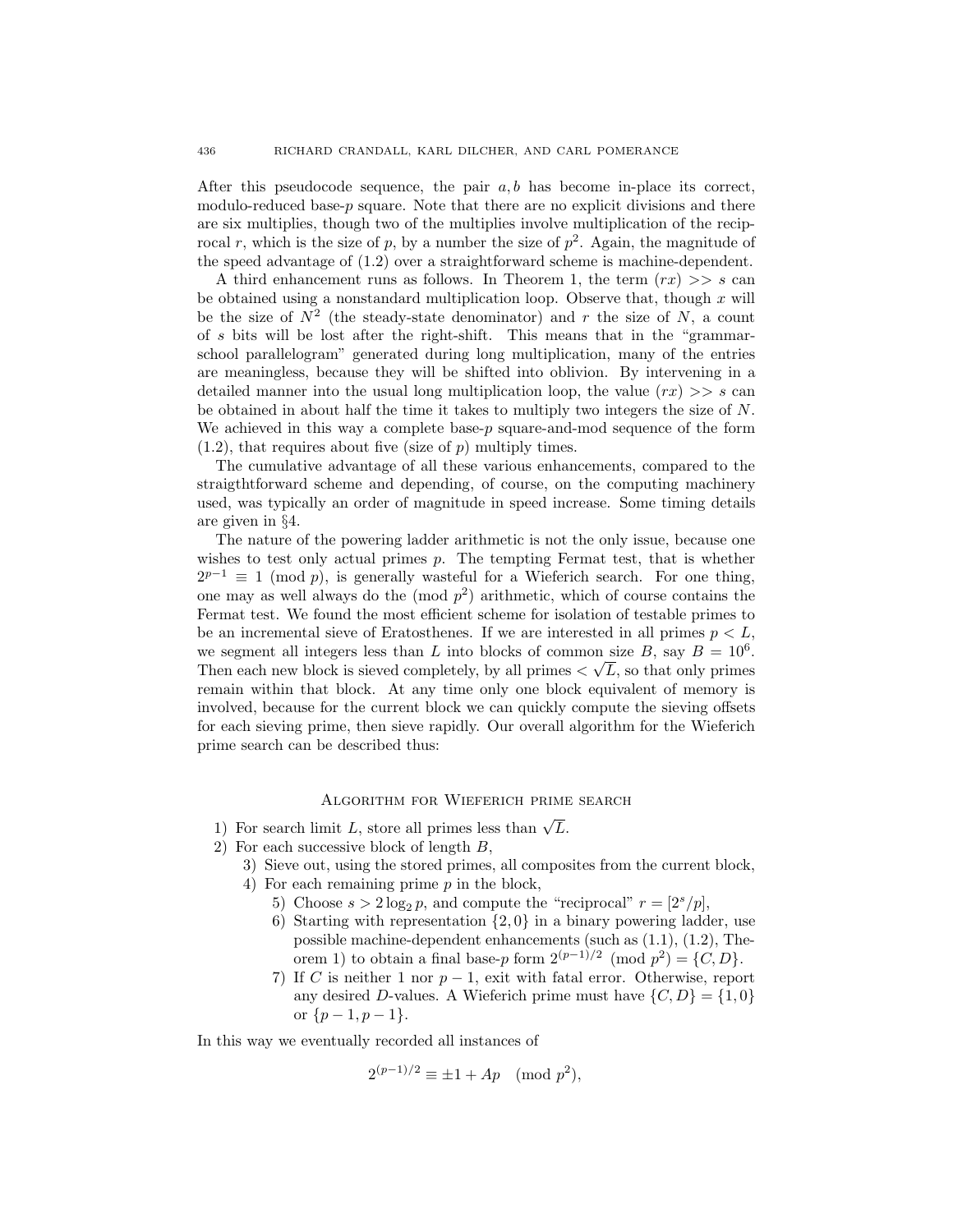TABLE 1. Instances of  $2^{(p-1)/2} \equiv \pm 1 + Ap \pmod{p^2}$ , with  $|A| \le$ 100, for  $10^9 < p < 4 \times 10^{12}$ . The value  $A = 0$  would signify a Wieferich prime

| $\boldsymbol{p}$ | $\pm 1 + Ap$ | $\boldsymbol{p}$ | $\pm 1 + Ap$ |
|------------------|--------------|------------------|--------------|
| 1222336487       | $+1+60p$     | 36673326289      | $+1-45p$     |
| 1259662487       | $+1-71p$     | 46262476201      | $+1+5p$      |
| 1274153897       | $+1-86p$     | 47004625957      | $-1 + 1p$    |
| 1494408397       | $-1+52p$     | 49819566449      | $+1 + 27p$   |
| 1584392531       | $-1 - 24p$   | 53359191887      | $+1+50p$     |
| 1586651309       | $-1 - 24p$   | 58481216789      | $-1+5p$      |
| 1662410923       | $-1 - 70p$   | 76843523891      | $-1 + 1p$    |
| 1817972423       | $+1-56p$     | 82834772291      | $-1 + 82p$   |
| 1890830857       | $+1+69p$     | 108058158839     | $+1+58p$     |
| 2062661389       | $-1+55p$     | 130861186019     | $-1 - 97p$   |
| 2244893621       | $-1 + 47p$   | 138528575509     | $-1-23p$     |
| 2332252547       | $-1-33p$     | 239398882511     | $+1-72p$     |
| 2416644757       | $-1 + 67p$   | 252074060191     | $+1+61p$     |
| 2461090421       | $-1 + 47p$   | 252137567497     | $+1-31p$     |
| 2566816313       | $+1+52p$     | 299948374351     | $+1-19p$     |
| 2570948153       | $+1-41p$     | 405897532891     | $-1 + 61p$   |
| 2589186937       | $+1-85p$     | 443168739911     | $+1+64p$     |
| 2709711233       | $+1+50p$     | 504568016327     | $+1+55p$     |
| 2760945133       | $-1 - 77p$   | 703781283787     | $-1-49p$     |
| 2954547209       | $+1+32p$     | 955840782881     | $+1-84p$     |
| 3027263587       | $-1-95p$     | 980377925057     | $+1-90p$     |
| 3133652447       | $+1+87p$     | 981086885117     | $-1+85p$     |
| 3303616961       | $+1-20p$     | 1095406033573    | $-1 + 42p$   |
| 3520624567       | $+1-6p$      | 1104406423781    | $-1 + 54p$   |
| 3606693551       | $+1 + 21p$   | 1180032105761    | $+1-6p$      |
| 4449676157       | $-1 - 15p$   | 1722721869859    | $-1 - 31p$   |
| 5045920247       | $+1+76p$     | 1730418792409    | $+1-46p$     |
| 5409537149       | $-1+66p$     | 1780536689159    | $+1+84p$     |
| 8843450093       | $-1-20p$     | 2207775149407    | $+1-99p$     |
| 10048450537      | $+1+82p$     | 2424653846701    | $-1-51p$     |
| 10329891503      | $+1+79p$     | 2610372685663    | $+1-28p$     |
| 11214704947      | $-1+56p$     | 3667691800441    | $+1 + 27p$   |
| 20051397221      | $-1 - 46p$   | 3713054321579    | $-1 - 51p$   |
| 20366156849      | $+1-95p$     | 3729819224423    | $+1 + 77p$   |

where A is allowed to be bipolar but  $|A| \le 100$ , over the primes less than  $4 \times 10^{12}$ . Note that  $A$  is essentially the Fermat quotient; or more precisely,

$$
q_p(2) \equiv \pm 2A \pmod{p}.
$$

Table 1 shows all primes between  $10^9$  and  $4 \times 10^{12}$  that enjoy the small  $|A|$ values. In §3 we discuss some statistical considerations pertinent to these and some analogous data for the Wilson quotients.

The large-integer arithmetic mentioned above is discussed in [9] and [10]. Except for some of our more obscure algorithmic enhancements, relevant code (giants.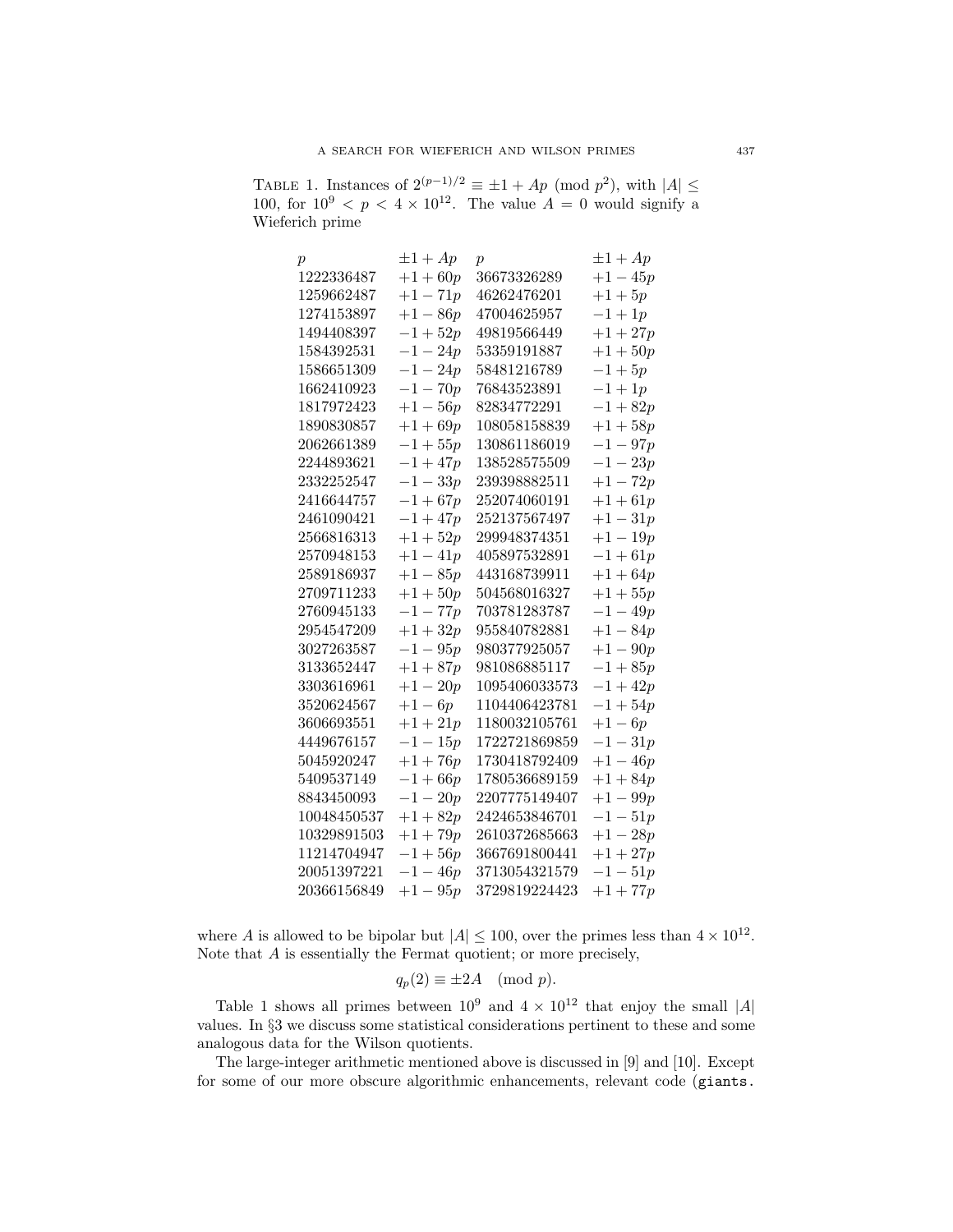[ch]) is stored on the disk supplement of [9]; it can also be obained over the World-Wide Web at ftp://ftp.telospub.com in the directory

/pub/ScientificComputing/TopicsAdvSciComp/AppendixCode.

The book [10] specifically deals with computational issues related to the Wieferich and Wilson searches.

# 2. Wilson primes

During factorial calculations all arithmetic (mod  $p^2$ ) is subject to possible refinements of the previous section. In particular, base- $p$  arithmetic is appropriate on most machines. But for the current range of interest, namely p on the order of  $10^8$ , most modern machinery allows low-level arithmetic (mod  $p$ ) or efficient long-long (double-precision) arithmetic, so the steady-state division of Theorem 1 need not apply (though that theorem becomes useful for much larger  $p$ ). These arithmetic issues having been settled, we proceeded to analyze various theoretical relations with a view to minimization of computation time.

A useful and interesting identity is due to Granville  $[14]$ ; for any integer m with  $1 < m < p$ , we have

(2.1) 
$$
\prod_{j=1}^{m-1} {p-1 \choose \lfloor \frac{jp}{m} \rfloor} \equiv (-1)^{(p-1)(m-1)/2} (m^p - m + 1) \pmod{p^2}.
$$

This congruence for  $m = 2$  was known in the nineteenth century and has been rediscovered a few times since; for  $m = 3, 4, 6$  the congruence follows from (50),  $(51)$ ,  $(52)$  in [17]. For example,  $(50)$  in [17] is the congruence

(2.2) 
$$
{p-1 \choose [p/3]} \equiv (-1)^{[p/3]} (3^p - 1)/2 \pmod{p^2}
$$

for all primes  $p > 3$ , which when squared gives (2.1) for  $m = 3$ .

Granville's identity for  $m = 2$  shows right off that one never need evaluate the full factorial of  $p-1$ , but may evaluate the factorial of  $(p-1)/2$  instead. A different kind of identity, when combined with (2.1), yields a considerable algorithm enhancement. Consider the representation of certain primes  $p$  by quadratic forms:

(2.3) 
$$
p \equiv 1 \pmod{4}
$$
:  $p = a^2 + b^2$ ;  $a \equiv 1 \pmod{4}$   
\n $p \equiv 1 \pmod{3}$ :  $4p = c^2 + 27d^2$ ;  $c \equiv 1 \pmod{3}$   
\n $p \equiv 1 \pmod{3}$ :  $4p = u^2 + 3v^2$ ;  $u \equiv (-1)^{(p-1)/6} \pmod{3}$ ,  
\n $v \equiv 0 \pmod{6}$  if possible,  
\n $v \equiv \pm 1 \pmod{6}$  if not.

It is known (see [3], [5], [11], and also [7], [28]) that for  $p \equiv 1 \pmod{4}$ ,

(2.4) 
$$
\left(\frac{\frac{p-1}{2}}{\frac{p-1}{4}}\right) \equiv (2^{p-1}+1)\left(a-\frac{p}{4a}\right) \pmod{p^2},
$$

and that for  $p \equiv 1 \pmod{3}$ ,

$$
(2.5) \quad \left(\frac{\frac{2p-2}{3}}{\frac{p-1}{3}}\right) \equiv -c + \frac{p}{c} \pmod{p^2}, \quad \left(\frac{\frac{p-1}{3}}{\frac{p-1}{6}}\right) \equiv \frac{-u}{3}(2^p + 1) + \frac{p}{u} \pmod{p^2}.
$$

The results  $(2.1)-(2.5)$  can be combined in various ways to yield the following identities, one of which is always applicable to a given odd prime  $p$ :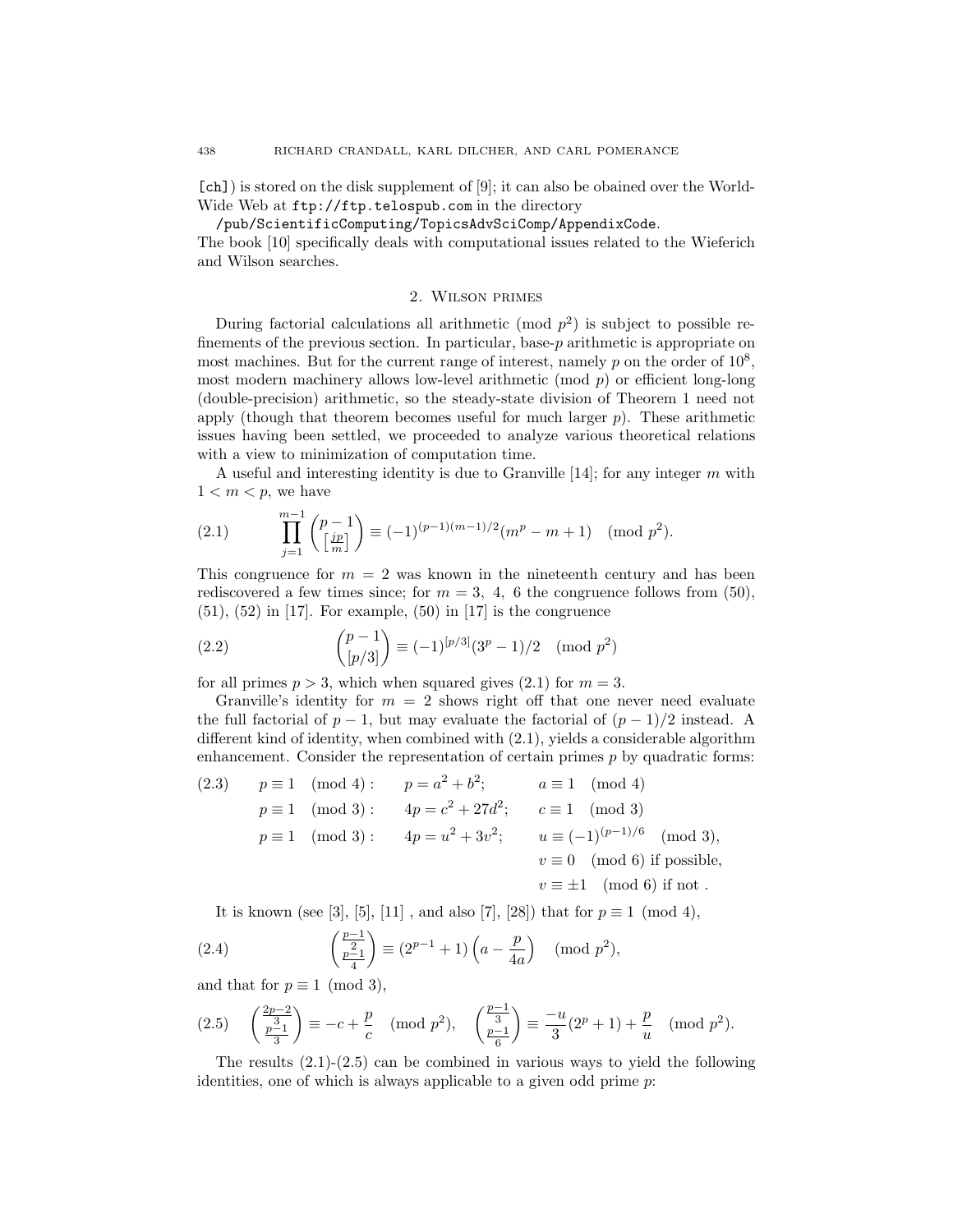For  $p \equiv 1 \pmod{3}$ , we use  $(2.2)$  and  $(2.5)$  to get

$$
(2.6) \ \ (p-1)! \equiv \left( \left( \frac{p-1}{6} \right)! \right)^6 \left( -u^3(2^p - 1) + 3pu \right) \left( -c + \frac{p}{c} \right) \frac{3^p - 1}{2} \pmod{p^2}.
$$

In  $(2.6)$  it is possible to ignore the condition on v in  $(2.3)$  since the different values of u produced have  $-u^3(2^p-1)+3pu \equiv \text{constant} \pmod{p^2}$ .

For  $p \equiv 5 \pmod{12}$ , we use  $(2.1)$  with  $m = 2$  and  $(2.4)$  to get

$$
(p-1)! \equiv \left( \left( \frac{p-1}{4} \right)! \right)^4 (2^p - 1)(2^{p-1} + 1)^2 \left( a - \frac{p}{4a} \right)^2 \pmod{p^2},
$$

so that,

(2.7) 
$$
(p-1)! \equiv \left( \left( \frac{p-1}{4} \right)! \right)^4 (3 \cdot 2^p - 4)(2a^2 - p) \pmod{p^2}.
$$

For  $p \equiv 11 \pmod{12}$ , we use  $(2.1)$  with  $m = 2$  to get

(2.8) 
$$
(p-1)! \equiv \left( \left( \frac{p-1}{2} \right)! \right)^2 (1 - 2^p) \pmod{p^2}.
$$

So expensive are the relevant factorial calculations in practice, that one may with impunity ignore fast methods and obtain any of  $a, b, c, d, u, v$  by "brute force"; say, by looping through squares  $a^2$ ,  $c^2$ , or  $u^2$ . Ignoring the relatively inconsequential operations of powering, inverting, and extraction of  $a, b, c, d, u$ , or v, the identities  $(2.6)-(2.8)$  involve, for  $p \equiv 1 \pmod{3}$ ,  $p \equiv 5 \pmod{12}$ ,  $p \equiv 11 \pmod{12}$ , respectively, about

$$
p/6, p/4, p/2
$$

multiplies (mod  $p^2$ ), amounting to an average reduction, over many primes, of  $48/13$  in complexity, as compared to the naive evaluation of  $(p-1)!$ . As we shall see presently, complexity reduction may be taken further.

An algebraic refinement is to observe that the multiplicands comprising an arbitrary N! generally admit of a certain redundancy. For example, all the even multiplicands can be extracted and written in the form of some power of 2 times a smaller factorial. We start our analysis of what might be called factorial sieving, by defining a generalized factorial:

(2.9) 
$$
P(q,m) = \prod_{\substack{k=1 \ (k,q)=1}}^m k = \prod_{\substack{k=1 \ (k,q)=1}}^{q-1} \prod_{\substack{j=1 \ j \equiv k \pmod{q}}}^m j.
$$

For example,  $P(1, m) = m!$  and for m odd,  $P(2, m) = m!!$ , the product of the odd numbers up to  $m$ . Now our previous statement concerning the even multiplicands of  $N!$ , can be written, for  $N$  even, as

(2.10) 
$$
N! = 2^{N/2} P(2, N) \left(\frac{N}{2}\right)!
$$

From this identity  $N!$  can actually be evaluated in about  $3N/4$  multiplications. One multiplies together the even integers  $\leq N/2$ , then the odd integers  $\leq N/2$ , squares the latter; then multiplies everything by all odd integers in  $(N/2, N]$ . But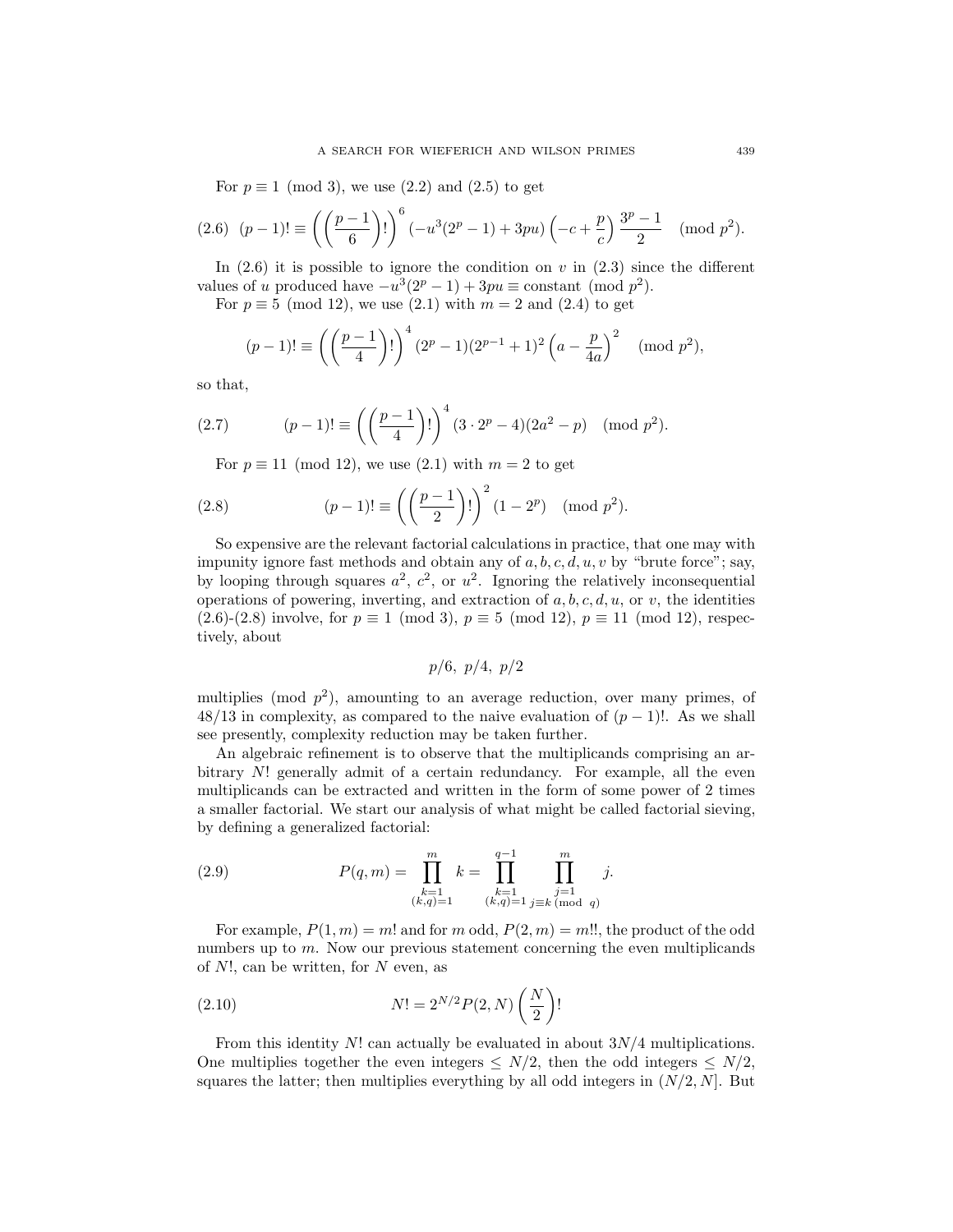more can be done along these lines. For example, iterating (2.10) one gets the identity

(2.11) 
$$
N! = 2^{e_2} \prod_{j \geq 0} P\left(2, \left[\frac{N}{2^j}\right]\right),
$$

where  $2^{e_2}$ ||N! and the apparent infinite product may be truncated as soon as  $2^{j} > N/3$ . The identity (2.11) allows the computation of N! in  $(1/2 + o(1))N$ multiplications.

There are some interesting theoretical branches to take at this point. One approach is to generalize  $(2.10)$  and  $(2.11)$  by sieving the factorial with, say, all primes  $p \leq R$ . This idea leads to the following general identity:

(2.12) 
$$
N! = \prod_{p \le R} p^{e_p} \prod_{q \text{ is } R-\text{smooth}}^N P\left(\pi, \left[\frac{N}{q}\right]\right),
$$

where  $p^{e_p}||N!$ ,  $\pi$  is the product of all primes not exceeding R, and the q are Rsmooth, i.e., not divisible by any prime exceeding  $R$ . We have found this formula difficult to use in practice. As just one extra complication, one must find all Rsmooth numbers not exceeding  $N$ . However, this general factorial-sieve identity may find use in theoretical treatments of factorial complexity. For example, choosing  $R = N^{1/\ln \ln N}$ , it can be shown that (2.12) allows the computation of N! in  $O(N/\ln \ln N)$  multiplications.

A different approach is to partially recurse on some fixed set of sieve identities. By experimentation, the most pragmatic identity which we could find takes  $R = 3$  in (2.12), but does not use the full recursion over all 3-smooth numbers. In particular, when  $N \equiv 0 \pmod{6912}$  we have

(2.13) 
$$
N! = 2^{\frac{255N}{256}} 3^{\frac{185N}{432}} \left(\frac{N}{256}\right)! \prod_{w} P\left(2, \frac{N}{w}\right) \prod_{v} P\left(6, \frac{N}{v}\right),
$$

where w runs through the set  $\{16,18,24,27,32,36,64,128\}$  and v runs through the set  $\{1,2,3,4,6,8,9,12\}$ . Analysis of the P products reveals that, on the basis of  $(2.13)$ , one may evaluate N! by way of an asymptotic count of  $(283/768)N$  multiplies.

Regardless of what factorial reduction formulae are in force, there is a powerful, universal enhancement that removes most of the multiplication in favor of addition. It may be observed that any product of interest in our previous identities can be cast as a product of the products of the terms in disjoint arithmetic progressions. For example,  $P(q, m)$  by its definition (2.9) is manifestly such a product. Thus, if we can implement an algorithm for rapid evaluation of the product of terms in an arithmetic progression, we can call such a routine as desired. Happily there exists a suitable such algorithm, which will evaluate any product of  $n$  terms in arithmetic a suitable such algorithm, which will evaluate any product of *n* terms in arithmetic<br>progression in  $O(n^{\phi+\epsilon})$  multiplies, where  $\phi = (\sqrt{5}-1)/2$  is the "golden ratio", and  $n + O(n^{3-\sqrt{5}+\epsilon})$  adds. For the Wilson search, it is understood that mods must also be taken. However, since the number of adds will generally far exceed the number of multiplies, most of the mod operations involve only "if" statements and their ensuing subtractions.

An algorithm for evaluating a polynomial along arithmetic progression values is given in [15, p. 469], and uses the fact that if enough successive differences are taken, the difference tableau suffices to determine the required values of the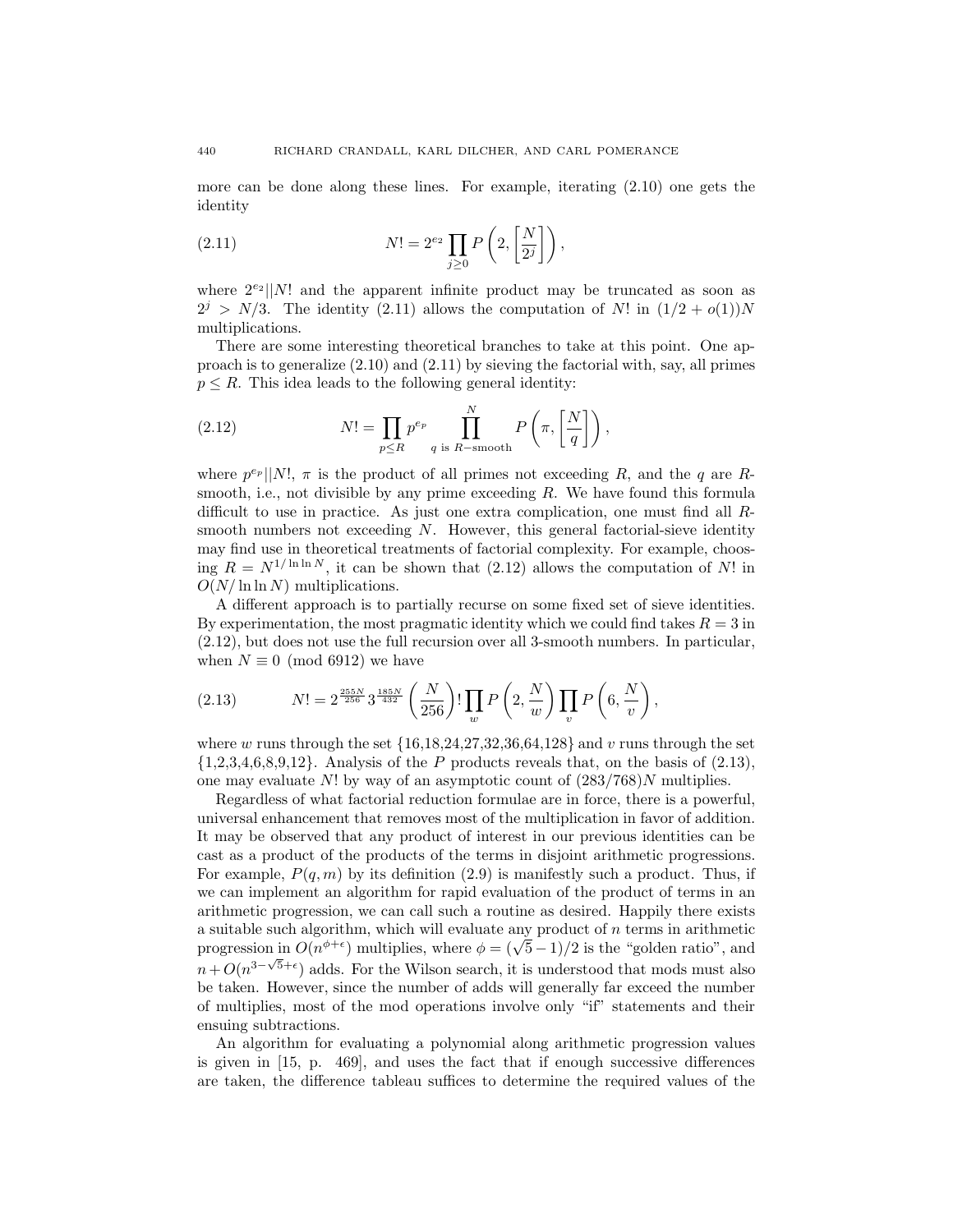polynomial. We express here, for the purposes of the Wilson search, a particular variant that yields the product of all terms in arithmetic progression:

# Algorithm to evaluate the product of terms in arithmetic progression

To evaluate

$$
f(x) = x(x + d)(x + 2d) \cdots (x + (n - 1)d).
$$

at a given point  $x$ :

- 1) Choose  $G < n$  (an optimal choice of G is discussed later) and set  $K := \lbrack \frac{n}{G} \rbrack 1$ .
- 2) Create  $a_0$  through  $a_G$ :

For 
$$
j = 0
$$
 to  $G$ 

$$
a_j := \prod_{q=0}^{G-1} (x + (q + Gj)d)
$$

3) Create difference tableau:

For 
$$
q = 1
$$
 to  $G \{$   
For  $j = G$  down to  $q$   
 $a_j := a_j - a_{j-1}$ 

4) Manipulate differences and accumulate:

$$
f := a_0
$$
  
For  $j = 1$  to  $K \{$   
 $a_0 := a_0 + a_1$   
 $f := fa_0$   
For  $q = 1$  to  $G - 1$   
 $a_q := a_q + a_{q+1}$ 

5) Finish tail end of product:

$$
f := f \prod_{j=G(K+1)}^{n-1} (x + jd).
$$

For investigations such as the Wilson search, all sums, differences and products are to be reduced (mod  $p^2$ ); whence the final output f will be the desired product of arithmetic progression terms, that is  $f(x) \pmod{p^2}$ . If base-p arithmetic is used, all of the arithmetic is to be performed in its natural way amongst representations; thus for example each of the initial  $a_j$  will be a representation pair.

Analysis shows that the algorithm requires  $O(G^2+n/G)$  multiplies and  $n+O(G^2)$ adds. The optimal G is thus in the neighborhood of  $n^{1/3}$ , yielding  $O(n^{2/3})$  multiplies and  $n + O(n^{2/3})$  adds. But the algorithm's step (2) itself involves products of arithmetic progression terms. One may thus recurse on step (2), embedding the algorithm within itself to render ultimately the aforementioned operation count of  $O(n^{\phi+\epsilon})$  multiplies and  $n + O(n^{3-\sqrt{5}+\epsilon})$  adds. However, we found in practice that not even the first recursive level is really necessary. For primes  $p \approx 10^8$ , the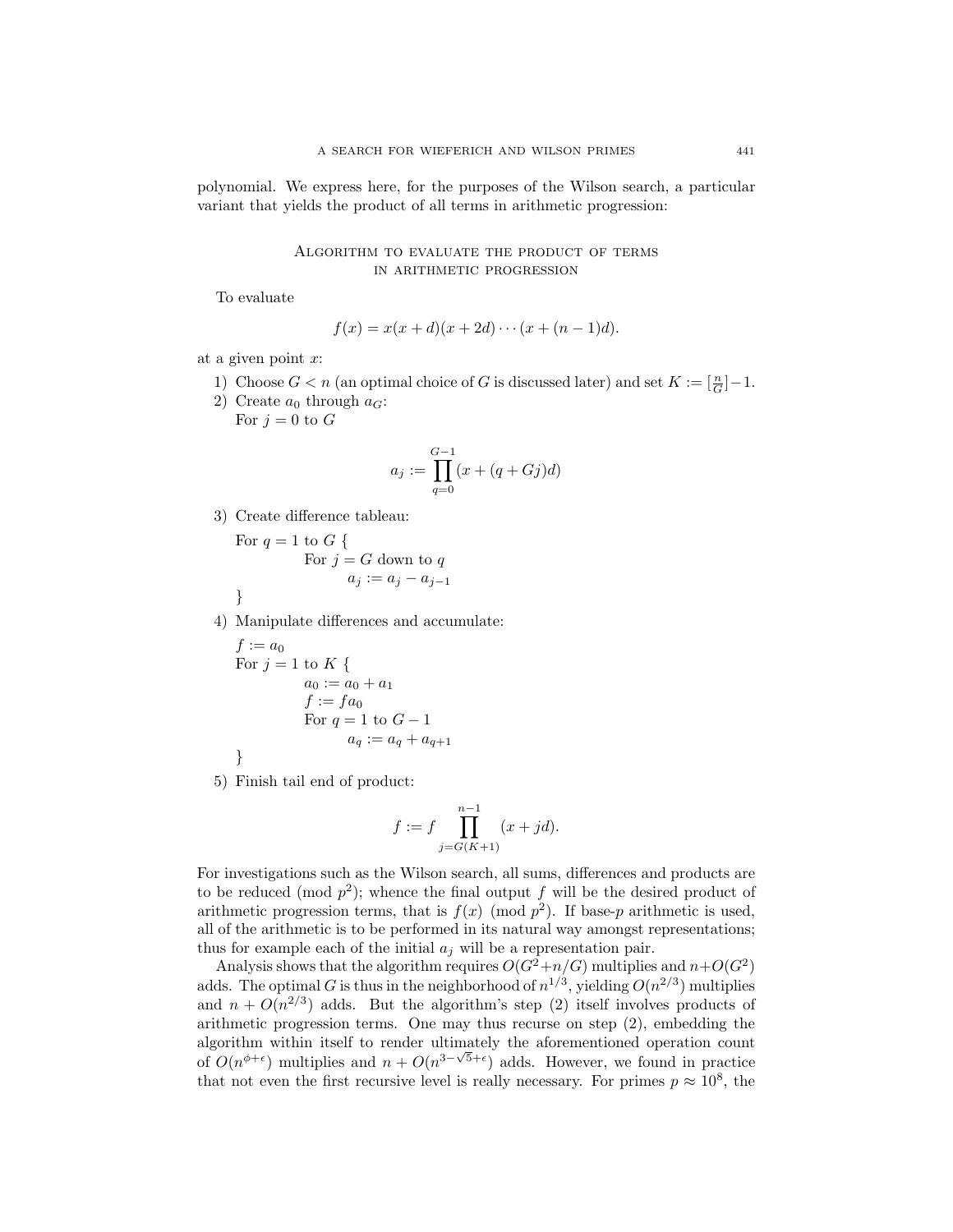basic algorithm without recursion already has a total multiply count more than two orders of magnitude below the add count.

Armed with these various refinements, we arrived at the following practical algorithm:

## Algorithm for Wilson prime search

- 1) For search limit L, store all primes less than  $\sqrt{L}$ .
- 2) For each successive block of length B,
	- 3) Sieve out, using the stored primes, all composites from the current block,
	- 4) For each remaining prime p in the block,
		- 5) As  $p \equiv 1 \pmod{3}$ ,  $p \equiv 5 \pmod{12}$ ,  $p \equiv 11 \pmod{12}$  adopt one of the identities  $(2.6)-(2.8)$ . If p is not 11 (mod 12) obtain any required quadratic elements  $a, b, c, d, u, v$ .
		- 6) Use a factorial sieve such as (2.13) together with successive arithmetic progression products for the P product terms. In this way obtain a final base-p representation for  $(p-1)! = \{C, D\}.$
		- 7) If C is not  $p-1$ , exit with fatal error. Otherwise, report any desired D-values. A Wilson prime must have  $\{C, D\} = \{p-1, p-1\}.$

In this way we eventually recorded all instances of

$$
(p-1)! \equiv (p-1) + p(p-1-B) \pmod{p^2},
$$

where  $0 \leq B \leq 100$ , over the primes less than  $5 \times 10^8$ . Note that B is essentially the Wilson quotient; or more precisely,

$$
w_p \equiv -B \pmod{p}.
$$

Table 2 shows all primes between  $10^7$  and  $5 \times 10^8$  that admit of such small B values.

Incidental to our search effort, we noted some alternative factorial evaluation schemes. Because of their theoretical attraction we shall briefly mention these alternatives, though for the  $p$ -ranges of the reported search we were unable to bring any of these alternatives up to the execution speed of the arithmetic progression algorithm written out above.

We implemented a recursive polynomial remaindering scheme for factorials; this method requiring no worse than  $O(p^{1/2}(\ln p)^2)$  arithmetic operations to resolve the Wilson quotient. The idea is to evaluate a polynomial of degree  $m$ , namely:

$$
f(x) = (x+1)(x+2)\cdots(x+m),
$$

at the m points  $x = 0, m, 2m, \ldots, (m-1)m$  and multiply together all of these evaluations to yield  $(m^2)!$ . This polynomial evaluation problem is known to require no more than  $O(m(\ln m)^2)$  arithmetic operations [4], [20], [23]. For m a power of two, the recursion proceeds as follows. Define polynomials each of degree  $m/2$ :

$$
g_0(x) = x(x - m)(x - 2m) \cdots (x - (m/2 - 1)m),
$$
  

$$
g_1(x) = (x - (m/2)m)(x - (m/2 + 1)m) \cdots (x - (m-1)m).
$$

Then it is immediate that  $(m^2)!$  is the product of the evaluations of  $f(x)$ (mod  $g_0(x)$  at the zeros of  $g_0$ , times the product of the evaluations of  $f(x)$  (mod  $g_1(x)$ ) at the zeros of  $g_1$ . But each of the two reduced polynomials  $f(x) \pmod{g_i(x)}$  can be evaluated in the same way, modulo appropriate members of a set of four degree $m/4$  polynomials, and so on recursively. The recursion hits bottom at a chosen level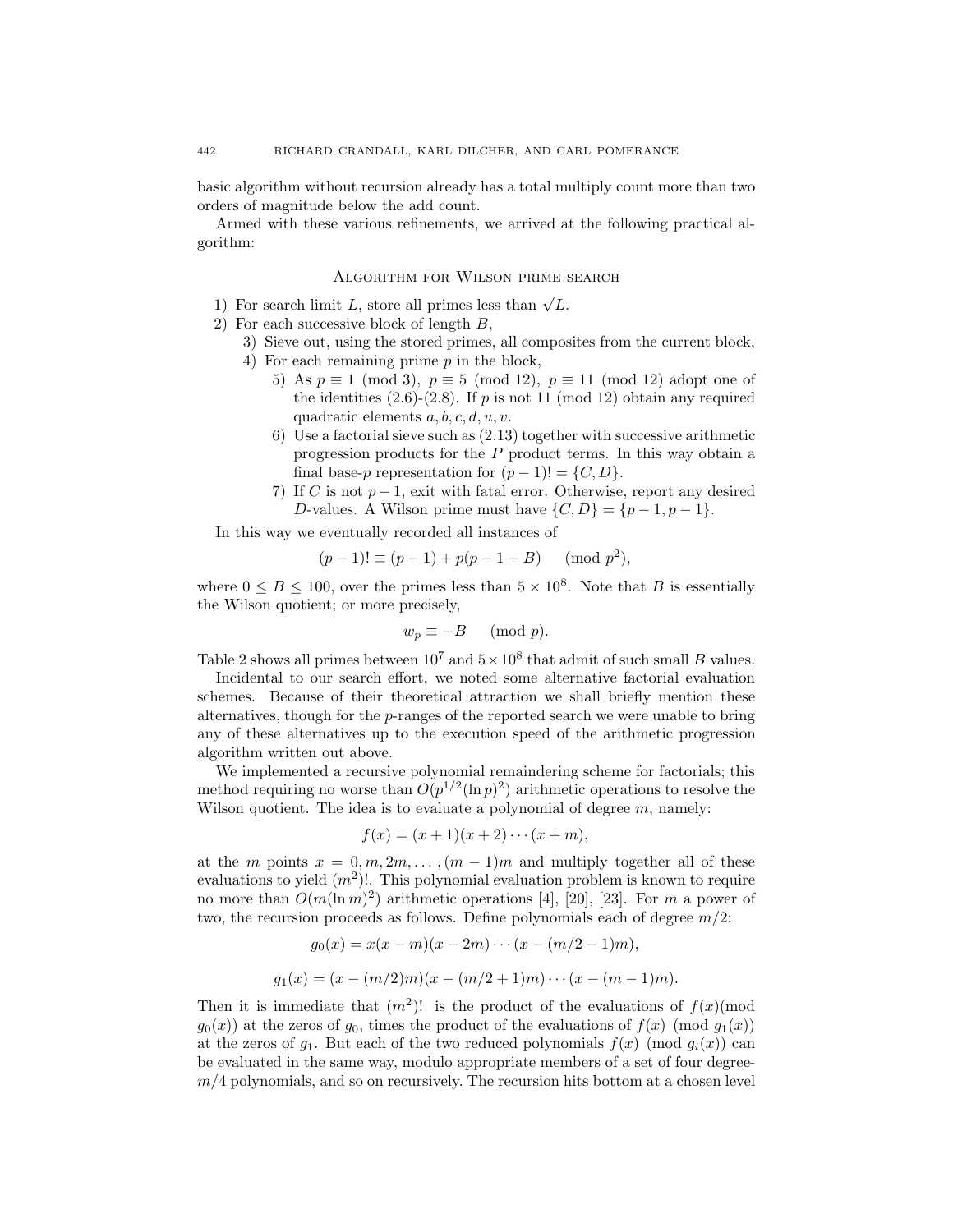TABLE 2. Instances of  $(p-1)! \equiv -1-Bp \pmod{p^2}$ , with  $0 \le B \le$ 100, for  $10^7 < p < 5 \times 10^8$ . The value  $B = 0$  would signify a Wilson prime

| $\boldsymbol{p}$ | $-1-Bp$    |
|------------------|------------|
| 10746881         | $-1-7p$    |
| 11465149         | $-1 - 62p$ |
| 11512541         | $-1-26p$   |
| 11892977         | $-1-7p$    |
| 12632117         | $-1-27p$   |
| 12893203         | $-1-53p$   |
| 19344553         | $-1 - 93p$ |
| 21561013         | $-1-90p$   |
| 27783521         | $-1 - 51p$ |
| 39198017         | $-1-7p$    |
| 45920923         | $-1 - 63p$ |
| 53188379         | $-1 - 54p$ |
| 56151923         | $-1-p$     |
| 57526411         | $-1 - 66p$ |
| 72818227         | $-1 - 27p$ |
| 87467099         | $-1-2p$    |
| 91926437         | $-1-32p$   |
| 93445061         | $-1-30p$   |
| 93559087         | $-1-3p$    |
| 94510219         | $-1-69p$   |
| 101710369        | $-1 - 70p$ |
| 117385529        | $-1-43p$   |
| 212911781        | $-1-92p$   |
| 216331463        | $-1-36p$   |
| 327357841        | $-1-62p$   |
| 411237857        | $-1 - 84p$ |
| 479163953        | $-1-50p$   |

for which direct evaluation, say by Horner's rule, of the current reduced polynomials proceeds efficiently.

In our implementation, we used polynomials of degree about  $(p/k)^{1/2}$ , where k is an appropriate integer gleaned from the reduction formulae (2.6)-(2.8). Each coefficient of each polynomial was a base-p representation. The polynomial remaindering used a Newton method for polynomial inversion, with large polynomial multiplication performed by way of a Nussbaumer convolution scheme in which signal array elements are base-p representations. The resulting experiments showed that, indeed, the arithmetic scheme is bested by this remaindering scheme for sufficiently large p. Our implementation of the remaindering scheme begins to be superior in speed for p in the neighborhood of  $10^{11}$ . Though remaindering did not apply over our stated Wilson search region, we were able to use that scheme to resolve isolated, huge factorials. For example, for  $p = 1099511628401 (= 2^{40} + 5^4)$ , we calculated

 $(p-1)! \equiv -1 - 533091778023p \pmod{p^2}$ .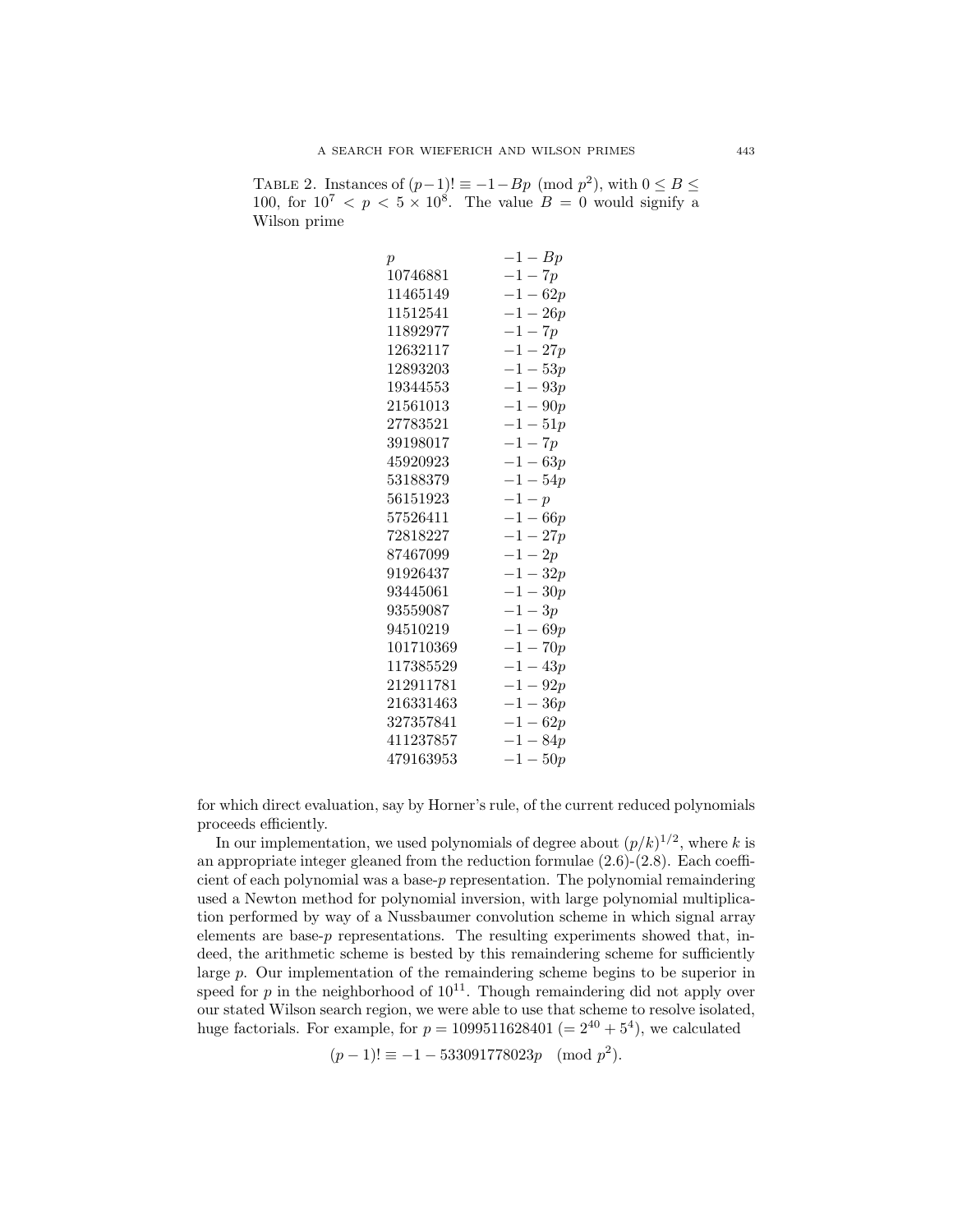To our knowledge this is the largest prime for which the Wilson quotient is known (mod p); and also the largest integer to have been proven prime, as we have, on the basis of Lagrange's converse of Wilson's classical theorem. We believe that, given the computing machinery of today and the favorable asymptotic complexity of the remaindering algorithm, such calculations for  $p$  as high as  $10^{20}$  are not out of the question.

Another scheme for Wilson testing was proposed to us by J. P. Buhler, and is one of two Wilson tests we noted that involve identities merely (mod  $p$ ). For  $q$  a primitive root of an odd prime p, denote by  ${a_k, b_k}$  the base-p representation of  $g^k \pmod{p^2}$ . Then

$$
(p-1)! = \prod_{k=1}^{p-1} a_k \equiv \prod_{k=1}^{p-1} (g^k - pb_k) \pmod{p^2}
$$
  

$$
\equiv g^{\frac{p(p-1)}{2}} \left(1 - p \sum_{k=1}^{p-1} b_k a_{p-1-k}\right) \equiv -1 + p \sum_{k=1}^{p-1} b_k a_{p-1-k} \pmod{p^2},
$$

which establishes

**Theorem 2.** Let p be an odd prime possessed of a primitive root g. Then the Wilson quotient satisfies

$$
w_p \equiv \sum_{k=1}^{p-1} \left[ \frac{g^k}{p} \right] g^{p-1-k} \pmod{p}.
$$

It is interesting that the Fermat quotient  $q_p(g)$  associated with the Wieferich problem appears in the theorem, in the guise of the final summand. At first glance the convolution in Theorem 2 appears to require at least  $O(p)$  multiplies. This is not so in general; in fact we found means by which Theorem 2 may be applied with no multiplies, and  $O(p \ln q)$  adds. The main idea is to think of the sum in the theorem as a polynomial in  $g$ , and invoke Horner's evaluation rule. We give here the surprisingly simple pseudocode loop in the case that  $g = 2$  happens to be a primitive root:

```
(* Assume 2 is a primitive root of the prime p.*)
         a=1:
         b = s = 0:
         loop{
              a := a + a;b := b + b;if(a >= p) {
                    a := a - p;b := b + 1;}
              if(b >= p) b := b - p;s := s + s + b;while(s >= p) s := s - p;
              if(a == 1) break;
         }
(* p is a Wilson prime if and only if s = 0. *)
```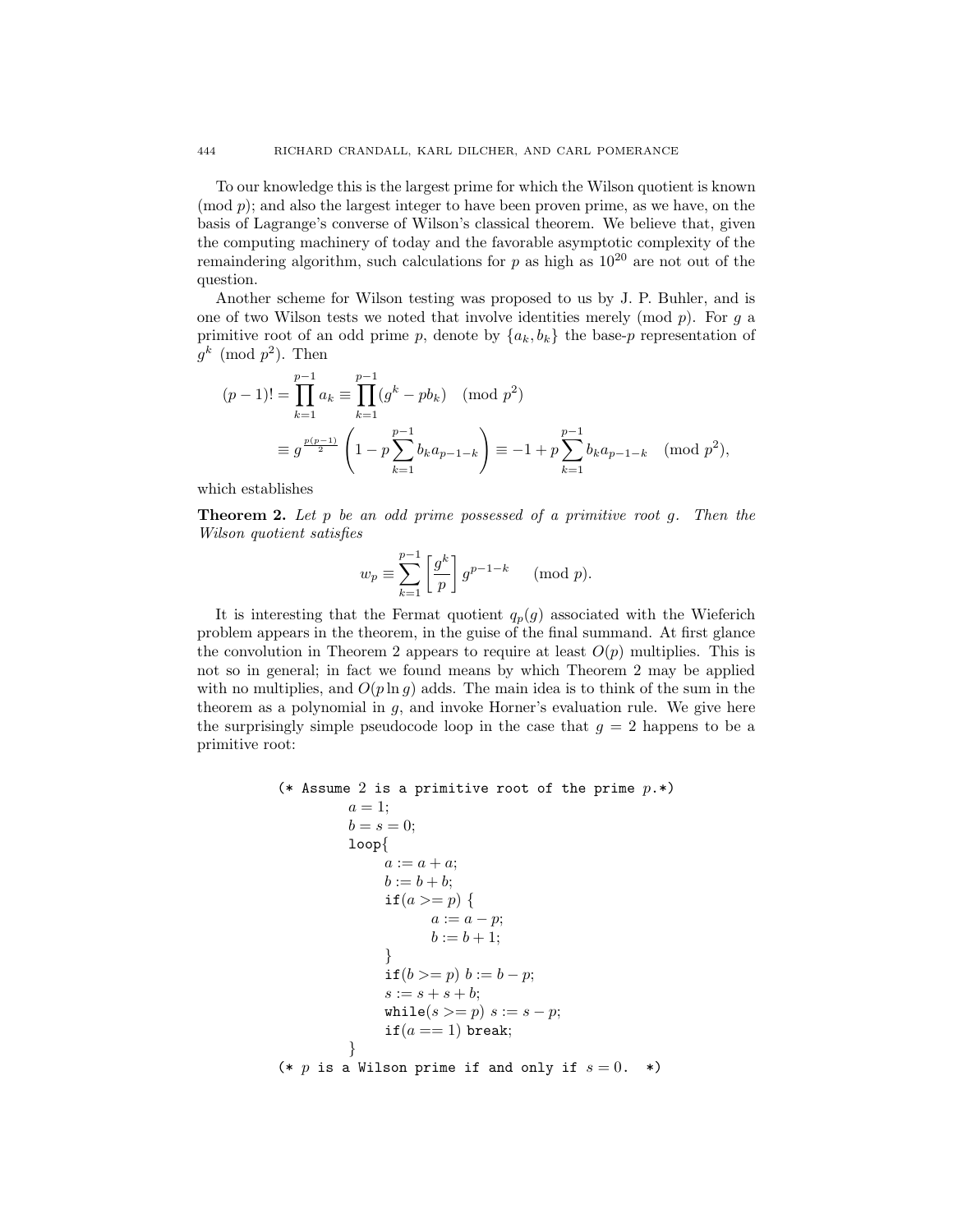Note that this pseudocode contains no multiplies and uses negligible memory. When 2 is not a primitive root, one may replace the various doubling steps in the loop with binary addition ladders to effect multiplication by  $g > 2$ . In spite of its extreme simplicity, this scheme still could not be made competitive with the arithmetic progression scheme. The basic reason for this failure is that the factorial schemes starting from  $(2.6)-(2.8)$  involve immediate reduction of the factorial term count, whereas we do not yet know any means by which the number of summands in Theorem 2 can be similarly reduced.

During attempts to reorder factorial products we found a second mere (mod  $p$ ) algorithm, which we believe to be new, and which is expressed as follows.

**Theorem 3.** For an odd prime p and any integer q with  $1 < q < p$ , denote by  $(1/p)<sub>q</sub>$  the unique inverse of p (mod q) lying in [1, q-1]. Then p is a Wilson prime if and only if

$$
\sum_{q=2}^{p-1} \left(\frac{1}{p}\right)_q \equiv -1 \pmod{p}.
$$

This theorem follows immediately upon the observation that the product of terms  $(p(1/p)<sub>q</sub> - 1)/q$ , over all q in the stated range, happens to be  $(p-2)!$ .

Theorem 3 has so far been difficult to render practical. However, if sufficient memory is available, one might consider storing tables of inverses  $\pmod{q}$  for many small primes q, and attempting to reconstruct the required terms  $(1/p)$ <sub>q</sub> rapidly. In addition, there is the possibility of parallelism. One could perhaps evaluate quickly sets of inverse terms for many primes  $p$  at once.

Finally, we mention the beautiful relation between Bernoulli numbers and the Wilson quotients due to N. G. W. H. Beeger [2]:

$$
pB_{p-1} \equiv p-1 + p w_p \pmod{p^2}.
$$

It is interesting that Beeger actually used his congruence and a table of Bernoulli numbers to show that 5 and 13 are the only Wilson primes up to 113.

We have observed that the left-hand side of the Beeger congruence can be evaluated via polynomial algebra (mod  $p^2$ ). The somewhat intricate polynomial manipulations can be summarized briefly, as follows. First, note that upon formal series expansion of

$$
f(x) = \frac{2x \sinh x - x^2}{2(\cosh x - 1)}
$$

in even powers of x, the coefficient of  $x^n$  is  $(n+1)B_n/n!$ . Define a coefficient  $T_{p-1}$ implicitly by

$$
\frac{1 + \sum_{k=1}^{(p-3)/2} 2x^{2k}/(2k+1)!}{1 + \sum_{k=1}^{(p-3)/2} 2x^{2k}/(2k+2)!}
$$
  
= 1 + \cdots + T\_{p-1}x^{p-1} + O(x^{p+1}),

Note that the k-dependent factorials can all be inverted (mod  $p^2$ ), so that  $T_{p-1}$ can be calculated unambiguously via polynomial division  $\pmod{p^2}$ . Now, to obtain the desired coefficient  $p_{p-1}/(p-1)!$ , which is not quite  $T_{p-1}$ , the latter must be corrected on the basis of the missing  $(k = (p - 1)/2)$  terms, the result being:

$$
pB_{p-1} \equiv T_{p-1}(p-1)! + 2 - 2p \pmod{p^2}.
$$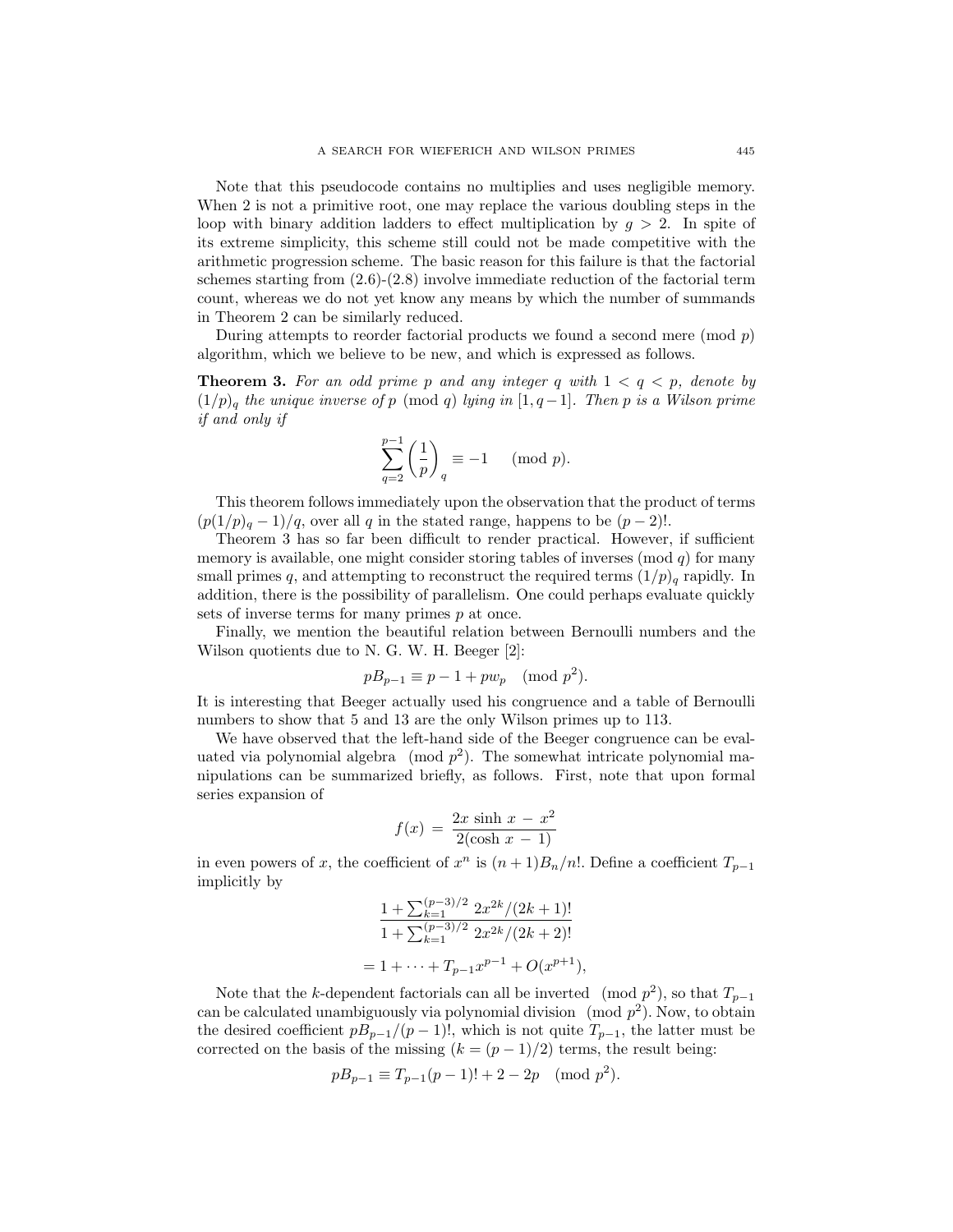In this way Wilson quotients can be obtained via power series manipulation (mod  $p^2$ ). We are aware that the multiplier  $(p-1)!$  in this last relation gives the appearance of recourse, as do the factorials that enter into the evaluation of the hyperbolic polynomials. But we cannot yet rule out the possibility of a polynomial algorithm that does not involve recourse to factorials (for example, there are other, nonhyperbolic expansions involving Bernoulli numbers [10]). Such an algorithm might yield entirely new means for rapid evaluation of Wilson quotients.

In a converse spirit, we note that the Beeger congruence, together with Theorem 2, gives a clear, simple, multiply-free algorithm for evaluation of  $p_{p-1}$  (mod  $p^2$ ). This algorithm involves  $O(p \ln q)$  adds and, as we have seen, is especially efficient when  $g = 2$  is the primitive root.

### 3. STATISTICAL CONSIDERATIONS

Are there infinitely many Wieferich primes, or any larger than 3511? Is 563 the last Wilson prime? Since  $A = A(p)$  is an integer in the interval  $(-p/2, p/2)$ , one might view the "probability" of  $A$  assuming any particular value, say the value  $0$ , to be  $1/p$ . And one might view experiments for different primes p as "independent" events. Thus, heuristically we might argue that the number of Wieferich primes in an interval  $[x, y]$  is expected to be

$$
\sum_{x \le p \le y} 1/p \approx \ln(\ln y/\ln x).
$$

If this is the case, we would only expect to find one Wieferich prime above Lehmer's search bound of  $6 \times 10^9$  and below  $3.8 \times 10^{26}$ . It is thus not too shocking that no new instances occur below  $4 \times 10^{12}$ . A similar heuristic suggests that there should be just one Wilson prime above the search limit  $1.88 \times 10^7$  of [13] and below  $5.9 \times 10^{19}$ . Again it is no surprise that we did not find any new Wilson primes. (The "expected" number of Wieferich primes in our Wieferich search interval was about 0.25, and the "expected" number of Wilson primes in our Wilson search interval was about 0.18, so it was not a priori completely hopeless to embark upon such a search.)

However, we did find some "near" Wieferich and Wilson primes, where, respectively, the A-values and B-values are small. Tables 1 and 2 show all instances of small-magnitude even Fermat quotients, and small-negative Wilson quotients; more precisely, all occurrences of  $0 \leq |A|, B \leq 100$  over the stated search regions. One might test the heuristic model above with the actual evidence. The "expected" number of primes p in [10<sup>9</sup>, 4 × 10<sup>12</sup>] with  $|A|$  ≤ 100 is 201 ln(ln(4 × 10<sup>12</sup>)/ ln(10<sup>9</sup>)) ≈ 67.7. In fact we found exactly 68 such near Wieferich primes  $p$ , a very close fit indeed. The "expected" number of primes p in  $[10^7, 5 \times 10^8]$  with B-value satisfying  $0 \leq B \leq 100$  is 101  $\ln(\ln(5 \times 10^8)/\ln(10^7)) \approx 21.9$ . In fact we found exactly 27 near Wilson primes in the interval.

#### 4. Machine considerations

For our Wieferich and Wilson searches, we used various 32-bit processors, such as 68040, 486/586, HP7000, SPARC, and i860. (We inspected the software for the infamous, sometimes faulty "fdiv" instruction on 586 Pentium; and finding one occurrence of that instruction, we double checked all of the relevant primes.) Typically, every individual machine would handle all the primes in some particular region. We allowed each machine to set up its own, equivalent incremental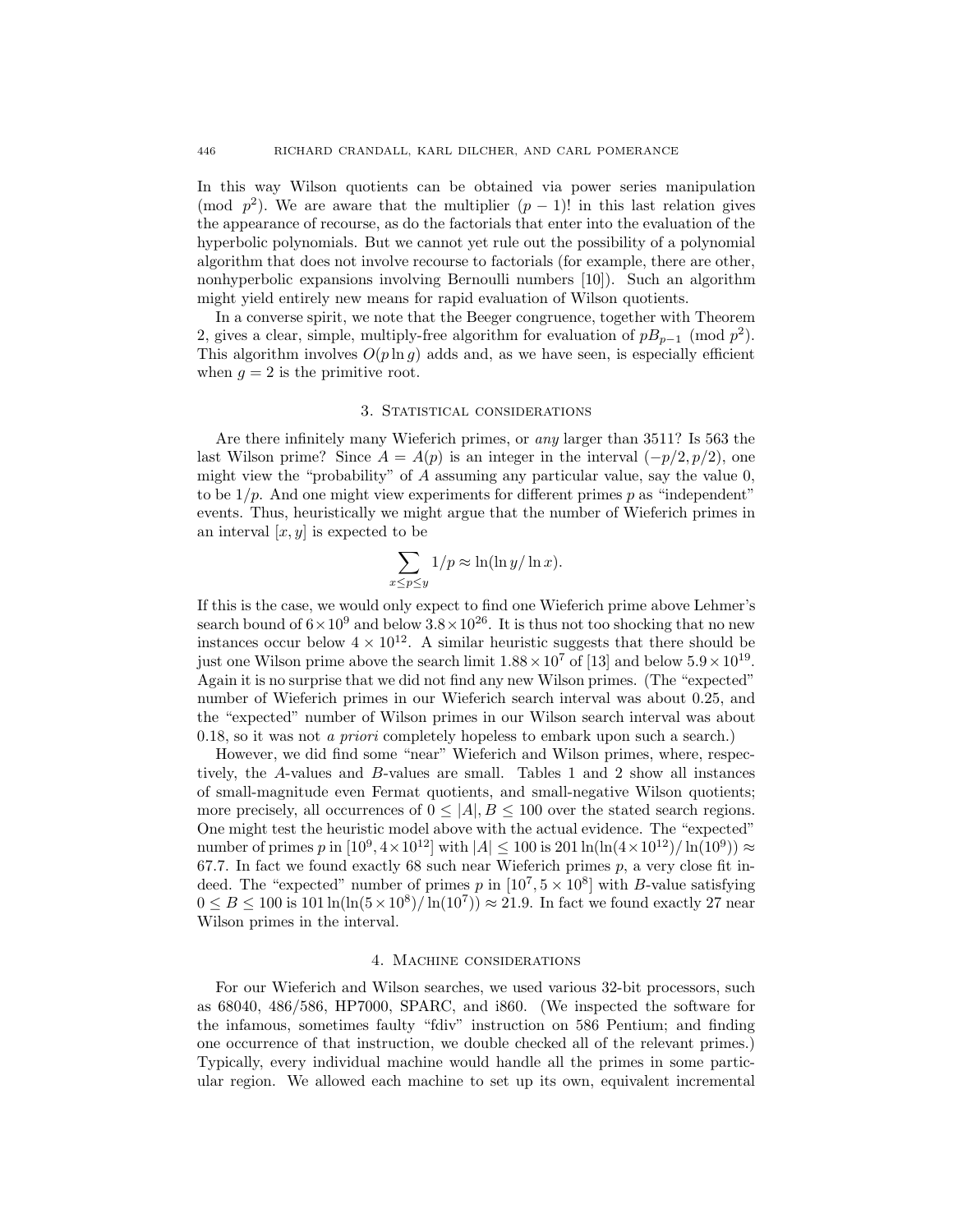sieve over that machine's region of responsibility, since this was not too wasteful. Under the algorithm of §1, such 32-bit processors sustained Wieferich test rates of approximately 100 to 1000 primes per second per machine, in the  $p \approx 10^{12}$  region. We have noted already that the straightforward scheme (size  $p<sup>4</sup>$  products and long divide) to obtain Fermat quotients runs about ten times slower. With the aid of Richard McIntosh we tested the base-p arithmetic on a 64-bit (DEC) machine that allowed low-level divide/mod, finding that such a machine can sustain close to 10,000 primes per second in the stated region. Bailey's computations, as mentioned in §1, were performed on an IBM SP-2 parallel computer at NASA Ames Research Center, utilizing otherwise idle machine cycles. Each of his one hundred individual machines worked with its own set of primes, performing arithmetic in our base-p fashion. For the base-p arithmetic, Bailey used floating-point double precision (64 bit) arithmetic, including clever use of "floating multiply-add" operations, which on the IBM RS6000/590 processors maintain internal 106-bit accuracy. The resulting code achieved an impressive sustained testing rate of over one million primes per second.

The Wilson search proceeded, after all the refinements noted in the arithmetic progression based algorithm, at processor-dependent rates between 1/20 and 1/2 prime per second, in the  $p \approx 10^8$  region. That the fastest 32-bit machines would require several seconds to resolve the Wilson quotient for a single  $p$  near 100 million is not unimpressive when one considers that the straightforward multiply-accumulate- (mod  $p^2$ ) method, with multi-precision division also assumed, would require the equivalent of perhaps  $10^9$  size p multiplies. In fact the straightforward method is roughly 100 times slower than the rate we achieved. The polynomial remaindering scheme, which dominates for  $p > 10^{11}$ , is roughly ten times faster than our arithmetic progression based scheme for p in the region of  $10^{12}$ . Nevertheless, using polynomial remaindering, it still took a SPARC processor about one day to resolve the Wilson quotient of  $p = 1099511628401$  (see §3).

#### 5. Related searches

In the absence of future theoretical results, one is moved to attach the probability  $1/p$  also to certain other properties (mod  $p^2$ ). What might be called Wall-Sun-Sun primes (see [25] and [24]) are those  $p > 5$  satisfying

(4.1) 
$$
F_{p-\left(\frac{p}{5}\right)} \equiv 0 \pmod{p^2},
$$

where  $F_n$  is the nth Fibonacci number. This congruence is, again, always satisfied merely (mod  $p$ ). Williams [27] found no Wall-Sun-Sun primes whatsoever, below  $10<sup>9</sup>$ , and Montgomery [19] extended this to  $2<sup>32</sup>$ . On the basis of a search being conducted by R. McIntosh [18], we have learned that there exist no Wall-Sun-Sun primes less than  $2 \times 10^{12}$ . Beyond the  $1/p$  statistics, it is of interest that, as Sun and Sun [24] proved, if p is a failing exponent in  $\text{FLT}(I)$ , then p satisfies (4.1).

There are Wieferich composites, namely composite integers N such that

$$
2^{\varphi(N)} \equiv 1 \pmod{N^2},
$$

where  $\varphi$  is Euler's function, see [1]. (For N odd, the left side is always 1 (mod N).)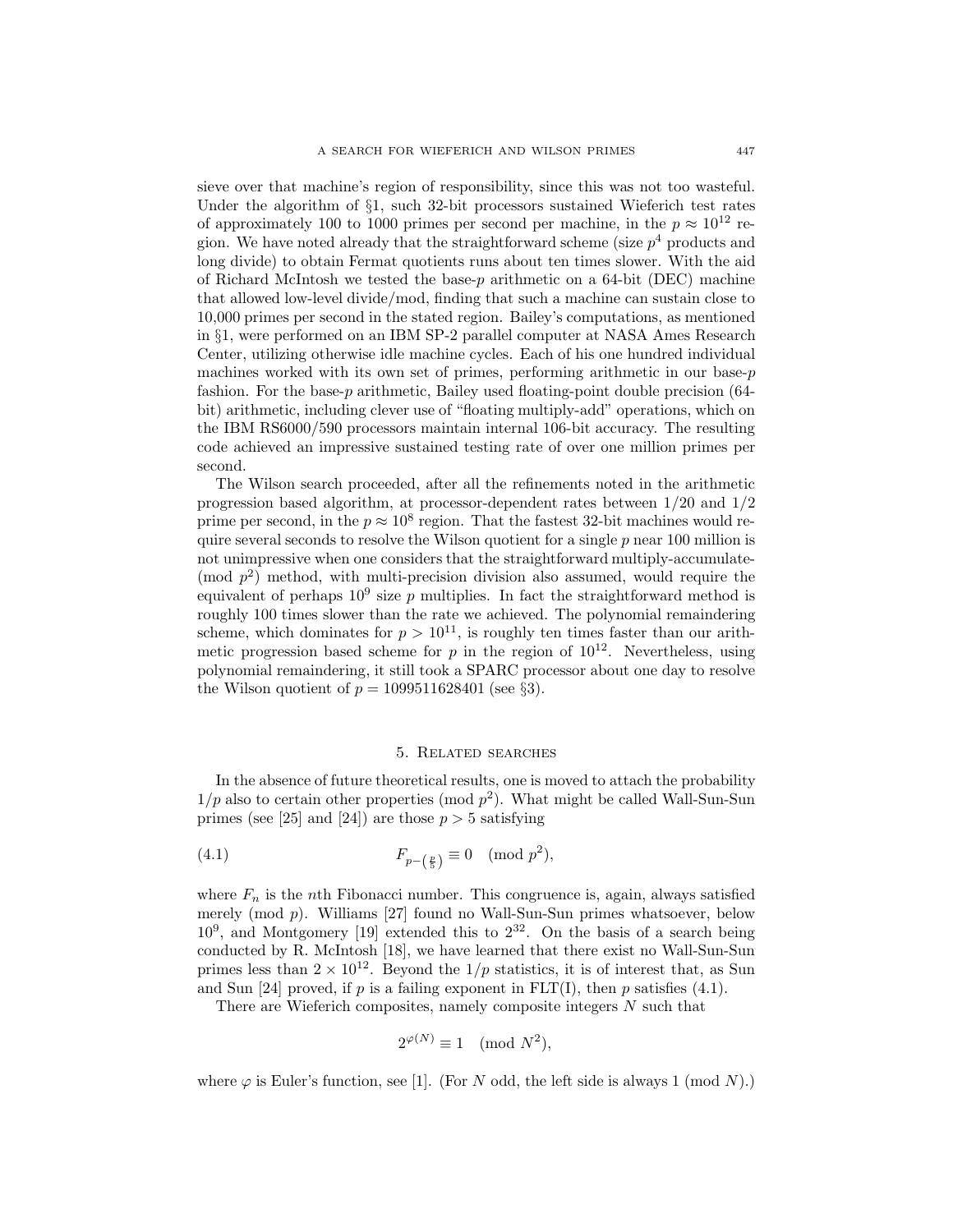For example,  $3279 (= 3 \times 1093)$  is such a number N. This congruence is one way to generalize the Wieferich prime definition. Another is the weaker condition that  $(N,(2^l-1)/N) > 1$ , where l is the least positive integer with N dividing  $2^l-1$ . For this latter generalization it has been shown in [12], perhaps surprisingly, that asymptotically all odd numbers N are Wieferich.

Finally, there are the Wilson composites, being composite  $N$  such that

$$
P(N, N) = \prod_{\substack{j=1 \ (j, N) = 1}}^{N} j \equiv \pm 1 \pmod{N^2}.
$$

This congruence is one way to generalize the Wilson prime definition. Analysis and search is underway for such composites [1]. We were able to offer aid to that project, by using the factorial sieve and arithmetic progression based algorithms of §2 to calculate  $P(N, N)$  rapidly, finding the new instances  $N = 558771$ , 1964215, 8121909 and 12326713. For example, the product of all positive integers less than and coprime to 12326713 is 1 (mod 12326713<sup>2</sup>).

#### **ACKNOWLEDGMENTS**

We wish to thank D. Bailey, J. P. Buhler, T. E. Crandall, R. Evans, A. Granville, and H. W. Lenstra, Jr., for valuable discussions pertaining to this work. Special thanks to Thomas Trappenberg (Dalhousie University and Optimax Software) whose generous contributions of personal time and computing power are responsible for a great deal of the entire Wieferich search; and to Richard McIntosh for his aid at many levels to the search project.

### **REFERENCES**

- 1. T. Agoh, K. Dilcher and L. Skula, Fermat and Wilson quotients for composite moduli, Preprint (1995).
- 2. N. G. W. H. Beeger, Quelques remarques sur les congruences  $r^{p-1} \equiv 1 \pmod{p^2}$  et  $(p-1)! \equiv$ <sup>−</sup>1 (mod <sup>p</sup>2), The Messenger of Mathematics **<sup>43</sup>** (1913–1914), 72–84.
- 3. B. Berndt, R. Evans and K. Williams, Gauss and Jacobi sums, Wiley-Interscience, to appear.
- 4. J. M. Borwein and P. B. Borwein, Pi and the AGM, John Wiley & Sons, Inc., 1987. MR **89a:**11134
- 5. S. Chowla, B. Dwork, and R. Evans, On the mod  $p^2$  determination of  $\binom{(p-1)/2}{(p-1)/4}$ , J. Number Theory **24** (1986), 188–196. MR **88a:**11130
- 6. D. Clark, Private communication.
- 7. M. Coster, Generalisation of a congruence of Gauss, J. Number Theory **29** (1988), 300– 310. MR **89i:**11005
- 8. R. Crandall and B. Fagin, Discrete weighted transforms and large-integer arithmetic, Math. Comp. **62** (1994), 305–324. MR **94c:**11123
- 9. R. Crandall, Projects in Scientific Computation, TELOS/Springer-Verlag, Santa Clara, CA, 1994. MR **95d:**65001
- 10. , Topics in Advanced Scientific Computation, TELOS/Springer-Verlag, Santa Clara, CA, 1995.
- 11. R. Evans, Congruences for binomial coefficients, Unpublished manuscript (1985).
- 12. Z. Franco and C. Pomerance, On a conjecture of Crandall concerning the  $qx + 1$  problem, Math. Comp. **64** (1995), 1333–1336. MR **95j:**11019
- 13. R. H. Gonter and E. G. Kundert, All prime numbers up to 18,876,041 have been tested without finding a new Wilson prime, Preprint (1994).
- 14. A. Granville, Binomial coefficients modulo prime powers, Preprint.
- 15. D. E. Knuth, The art of computer programming, Vol.2, Addison-Wesley, Reading, Massachusetts, 2nd ed. 1973. MR **44:**3531